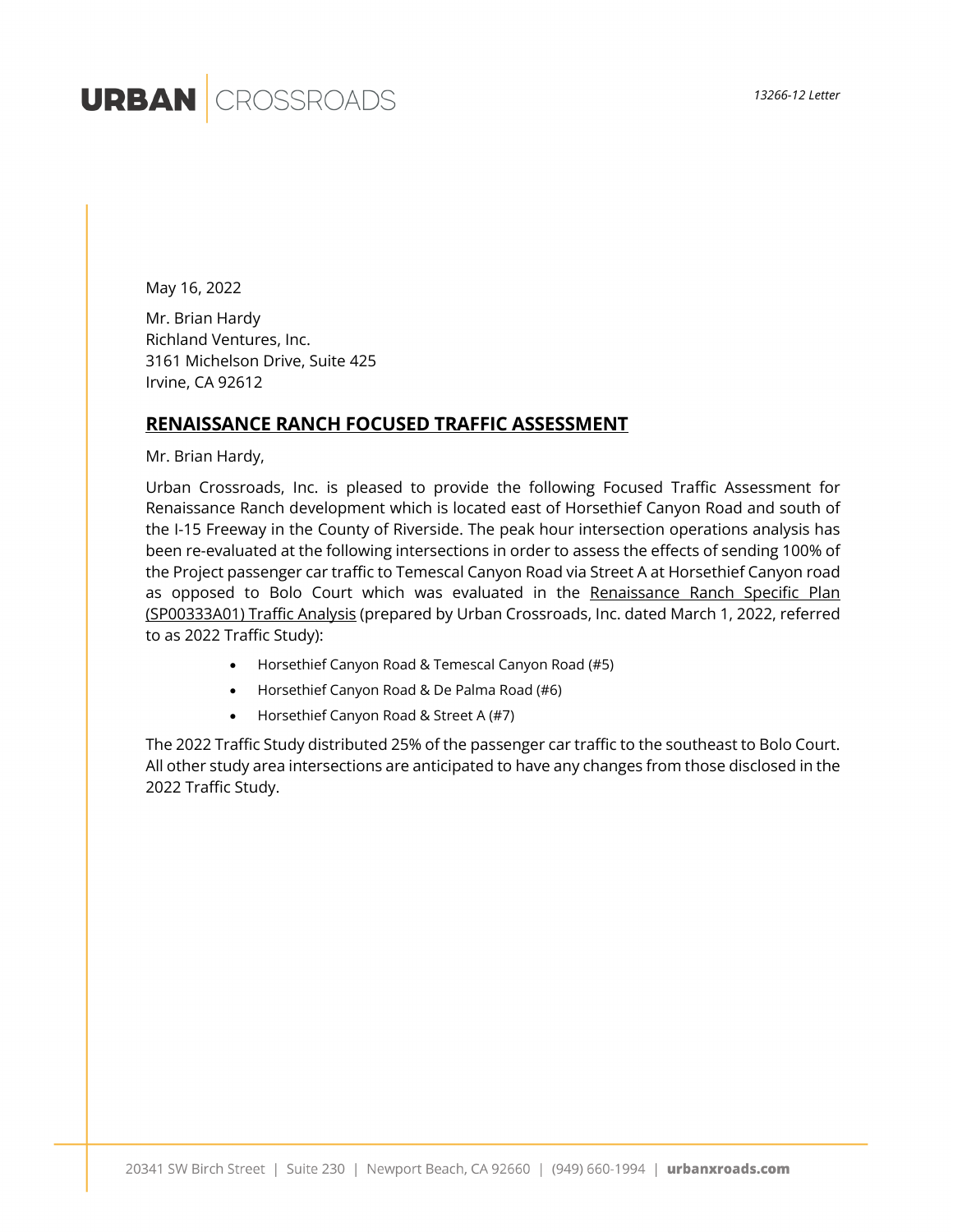Mr. Brian Hardy Richland Ventures, Inc. May 16, 2022 Page 2 of 8

**EXHIBIT 1: STUDY AREA** - ralma Rd  $\overbrace{\left( \begin{matrix} \mathbf{S}_{n_{e_{s_{c_{a}}}}}\cdot\cdot\cdot\cdot\\ \mathbf{S}_{n_{e_{s_{c_{a}}}}} \cdot\cdot\cdot\cdot\\ \mathbf{S}_{n_{a}}\cdot\cdot\cdot\cdot\\ \mathbf{S}_{n_{a}}\cdot\cdot\cdot\cdot\cdot\\ \mathbf{S}_{n_{a}}\cdot\cdot\cdot\cdot\cdot\\ \mathbf{S}_{n_{a}}\cdot\cdot\cdot\cdot\cdot\cdot\\ \mathbf{S}_{n_{a}}\cdot\cdot\cdot\cdot\cdot\cdot\\ \mathbf{S}_{n_{a}}\cdot\cdot\cdot\cdot\cdot\cdot\\ \mathbf{S}_{n_{a}}\cdot\cdot\cdot\cdot\cdot\cdot\\ \mathbf{$  $\odot$ Site

## **PROPOSED PROJECT**

The proposed Project is to consist of the following land uses, which is consistent with the 2022 Traffic Study (no changes):

- 423,403 square feet of high-cube cold storage warehousing use within the Light Industrial area (20% of the light industrial square footage, calculated assuming 0.5 floor-to-area ratio)
- 740,956 square feet of high-cube fulfillment center warehousing use within the Light Industrial area (35% of the light industrial square footage, calculated assuming 0.5 floor-to-area ratio)
- 740,956 square feet of high-cube transload/short-term storage warehousing use within the Light Industrial area (35% of the light industrial square footage, calculated assuming 0.5 floor-to-area ratio)
- 211,702 square feet of manufacturing use within the Light Industrial area (10% of the light industrial square footage, calculated assuming 0.5 floor-to-area ratio)
- 156,816 square feet of warehousing use within the Business Park area (40% of the Business Park square footage, calculated assuming 0.5 floor-to-area ratio)
- 235,224 square feet of industrial park use within the Business Park area (60% of the Business Park square footage, calculated assuming 0.5 floor-to-area ratio)

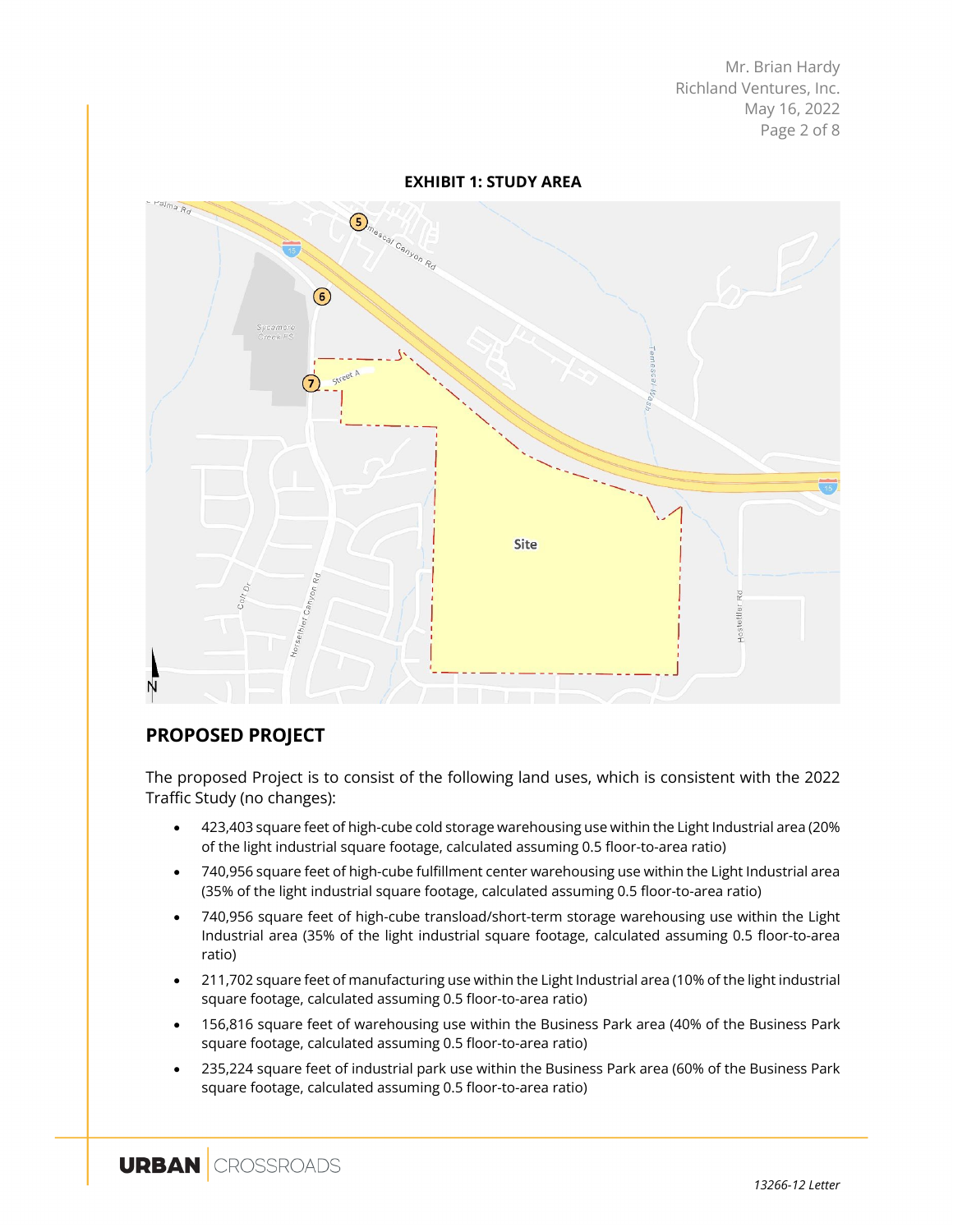Mr. Brian Hardy Richland Ventures, Inc. May 16, 2022 Page 3 of 8

#### **TRIP GENERATION ASSESSMENT**

As noted, there are no proposed changes to the trip generation evaluated in the 2022 Traffic Study. Table 1 summarizes the total trip generation from the 2022 Traffic Study:

|                                 |                |     | AM Peak Hour |       | PM Peak Hour |     |       |       |
|---------------------------------|----------------|-----|--------------|-------|--------------|-----|-------|-------|
| Land Use                        | Quantity Units | 1n  | Out          | Total | In           | Out | Total | Daily |
| Industrial Uses                 | 2,509.056 TSF  |     |              |       |              |     |       |       |
| Passenger Cars/Light Trucks:    |                | 300 | 86           | 386   | 124          | 327 | 451   | 4.378 |
| Truck Trips (2-Axle):           |                | 12  | 5            | 17    | 4            | 11  | 15    | 276   |
| Truck Trips (3-Axle):           |                | 23  | 7            | 30    | 9            | 25  | 34    | 496   |
| Truck Trips (4+-Axle):          |                | 89  | 26           | 115   | 29           | 79  | 108   | 1,824 |
| Total Trips (PCE) <sup>2</sup>  |                | 424 | 124          | 548   | 166          | 442 | 608   | 6.974 |
| $1$ TSF = thous and square feet |                |     |              |       |              |     |       |       |

#### **TABLE 1: PROJECT TRIP GENERATION SUMMARY FROM 2022 TRAFFIC STUDY**

 $2$  Total Trips = Passenger Cars + Truck Trips.

### **PROJECT TRIP DISTRIBUTION**

The distribution patterns for the passenger cars have been modified to send 100% out to Horsethief Canyon Road via Street A with 10% heading southbound on Horsethief Canyon Road and 90% to the north towards Temescal Canyon Road. There are no changes proposed to the truck trip distribution patterns from that previously evaluated in the 2022 Traffic Study. Exhibit 2 illustrates the Project passenger car trip distribution patterns from the 2022 Traffic Study and Exhibit 3 illustrates the proposed changes to the Project passenger car trip distribution patterns.

**EXHIBIT 2: PROJECT (PASSENGER CAR) TRIP DISTRIBUTION FROM 2022 TRAFFIC STUDY**

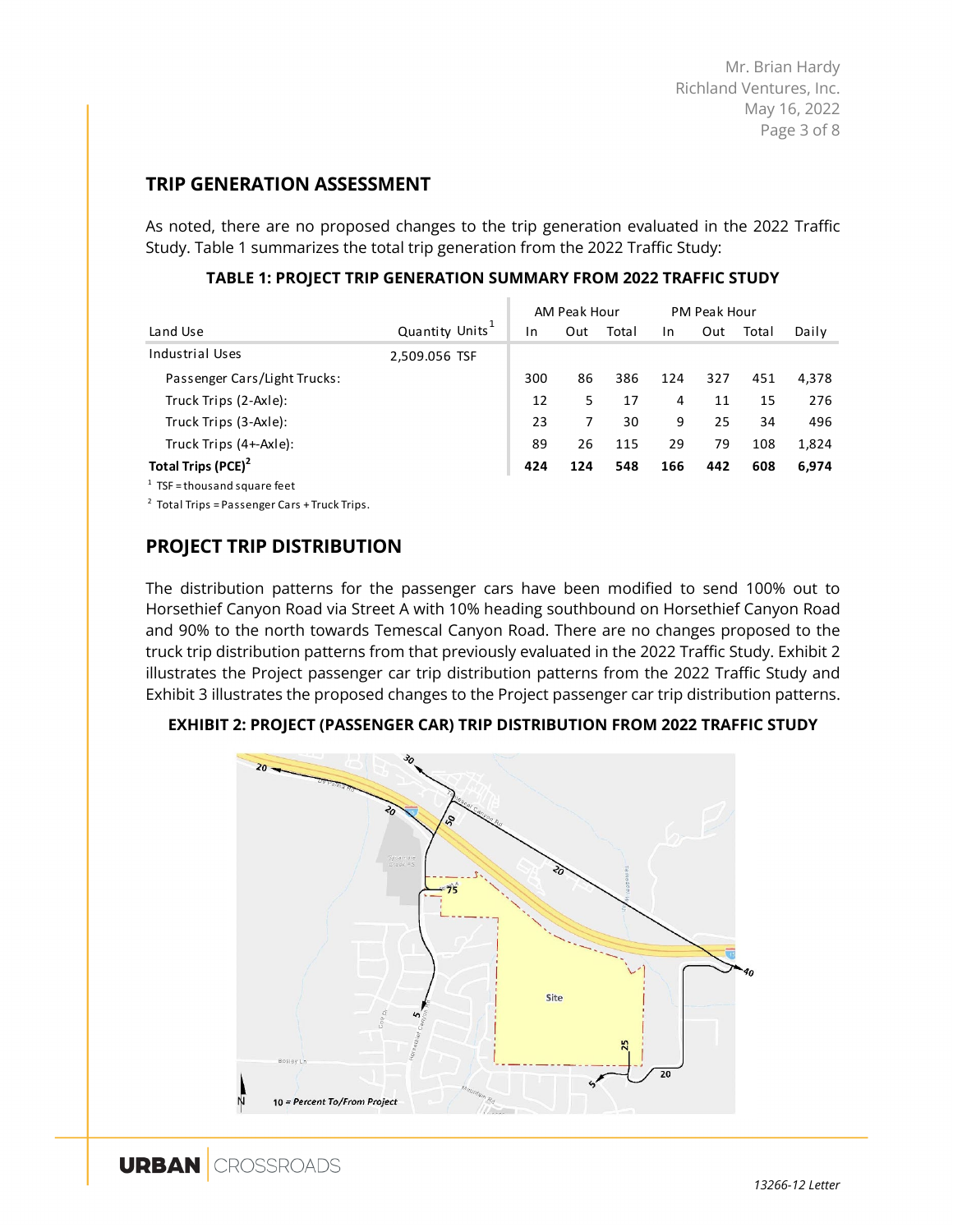Mr. Brian Hardy Richland Ventures, Inc. May 16, 2022 Page 4 of 8



**EXHIBIT 3: PROPOSED PROJECT (PASSENGER CAR) TRIP DISTRIBUTION**

#### **INTERSECTION OPERATIONS ANALYSIS**

The applicable study area intersections have been evaluated for the following analysis scenarios, which are consistent with the 2022 Traffic Study to compare and determine the net effect of reallocating the Project passenger car traffic:

- Existing plus Ambient Growth plus Project (EAP) Conditions
- Existing plus Ambient Growth plus Project plus Cumulative (EAPC) Conditions
- Horizon Year (2040) With Project Conditions

EAP, EAPC, and Horizon Year (2040) traffic volumes from the 2022 Traffic Study have been utilized with the exception the Project traffic has been modified per the proposed distribution changes identified previously.

#### **EAP CONDITIONS**

Table 2 summarizes the intersection operations analysis results for EAP traffic conditions from the 2022 Traffic Study along with the proposed Project distribution changes. There are no changes to the findings as compared to the 2022 Traffic Study as all of the study area intersections are anticipated to operate at acceptable levels of service (LOS) with the addition of Project traffic. Peak hour operations analysis results for EAP traffic conditions are included in Attachment A.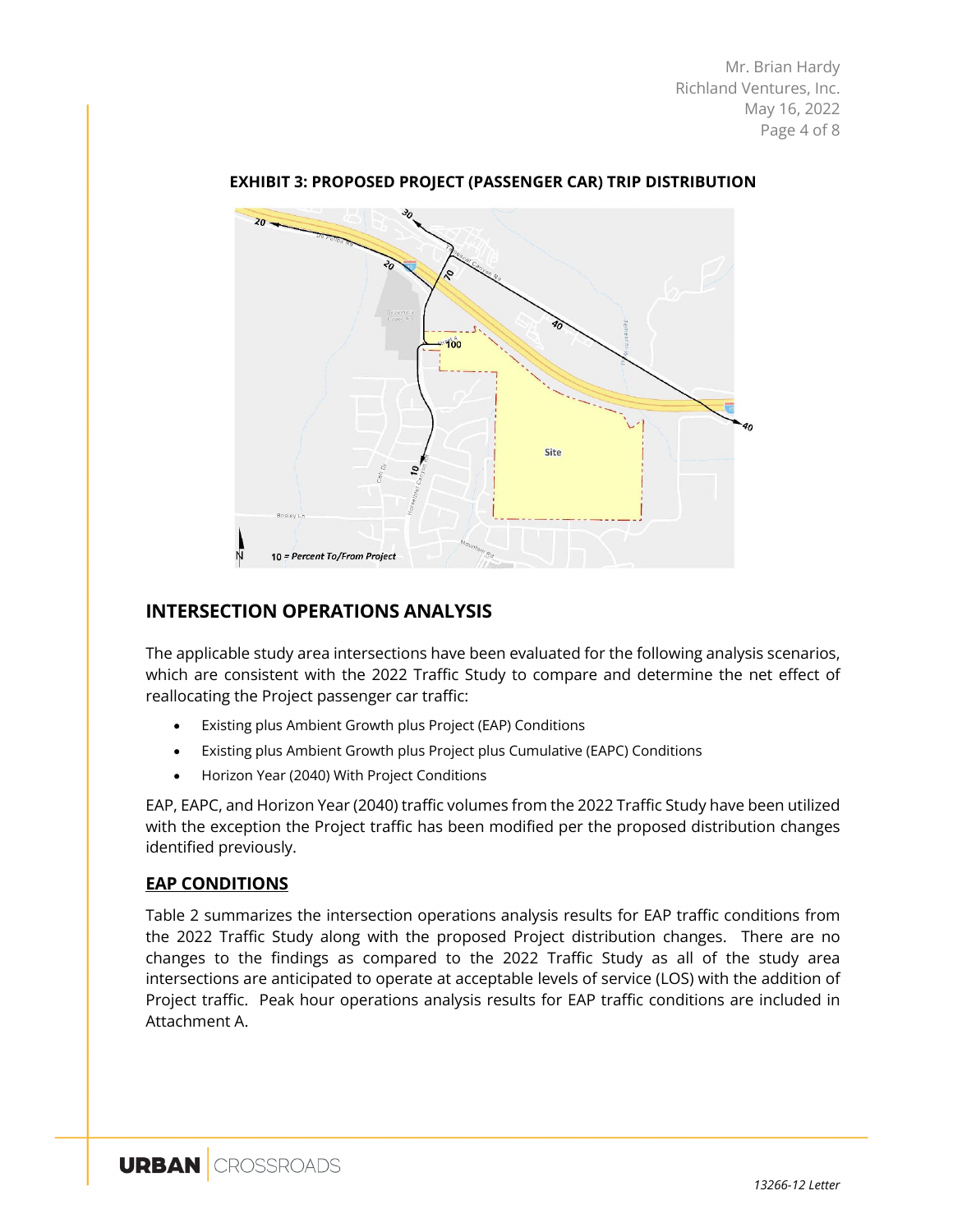Mr. Brian Hardy Richland Ventures, Inc. May 16, 2022 Page 5 of 8

|                                               |                      |                                | EAP - Traffic Study | EAP (2025)    |                    |         |           |          |  |
|-----------------------------------------------|----------------------|--------------------------------|---------------------|---------------|--------------------|---------|-----------|----------|--|
|                                               |                      | Delay <sup>'</sup><br>Level of |                     |               | Delay <sup>1</sup> |         |           | Level of |  |
|                                               | Traffic              | (secs.)                        |                     | Service       |                    | (secs.) |           | Service  |  |
| # Intersection                                | Control <sup>2</sup> | AM                             | <b>PM</b>           | AM PM         |                    | AM      | <b>PM</b> | AM PM    |  |
| 5 Horsethief Canyon Rd. & Temescal Canyon Rd. | <b>CSS</b>           | 26.7                           | 24.5                | D             | $\sim$ C           | 33.5    | 29.2      |          |  |
| 6 Horsethief Canyon Rd. & De Palma Rd.        | AWS.                 | 16.7                           | 19.8                | $\mathcal{C}$ | <sup>-</sup> C     | 19.9    | 25.8      |          |  |
| 7 Horsethief Canyon Rd. & Street A            | <b>CSS</b>           | 13.1                           | 16.1                | B             |                    | 14.6    | 21.9      | B        |  |

#### **TABLE 2: INTERSECTION ANALYSIS FOR EAP (2025) CONDITIONS**

B.

<sup>1</sup> Per the Highway Capacity Manual (6th Edition), overall average intersection delay and level of service are shown for intersections with a traffic signal or all way stop control. For intersections with cross street stop control, the delay and LOS for the worst individual movement (or movements sharing a single lane) are shown.

<sup>2</sup>  $CSS = Cross-street Stop$ ;  $AWS = All-Way Stop$ ;  $CSS = Improvement$ 

#### **EAPC CONDITIONS**

Table 3 summarizes the intersection operations analysis results for EAPC traffic conditions form the 2022 Traffic Study along with the proposed Project distribution changes. As shown on Table 3, the intersection of Horsethief Canyon Road at Temescal Canyon Road is anticipated to experience a deficiency during the AM and PM peak hour with the proposed distribution change as compared to the 2022 Traffic Study. The peak hour deficiency at the intersection of Horsethief Canyon Road and Street is consistent with the 2022 Traffic Study (not a new deficiency). Peak hour operations analysis results for EAPC (2025) traffic conditions are included in Attachment B.

#### **TABLE 3: INTERSECTION ANALYSIS FOR EAPC (2025) CONDITIONS**

|                                               |                      | EAPC - Traffic Study           |           |                    |     |         | EAPC (2025) |         |  |
|-----------------------------------------------|----------------------|--------------------------------|-----------|--------------------|-----|---------|-------------|---------|--|
|                                               |                      | Delay <sup>T</sup><br>Level of |           | Delay <sup>1</sup> |     |         | Level of    |         |  |
|                                               | Traffic              | (secs.)                        |           | Service            |     | (secs.) |             | Service |  |
| # Intersection                                | Control <sup>2</sup> | AM                             | <b>PM</b> | AM PM              |     | AM      | <b>PM</b>   | AM PM   |  |
| 5 Horsethief Canyon Rd. & Temescal Canyon Rd. | CSS                  | 31.0                           | 34.7      | D                  | - D | 50.0    | 44.6 F E    |         |  |
| 6 Horsethief Canyon Rd. & De Palma Rd.        | AWS                  | 18.9                           | 23.9      |                    |     | 23.4    | 32.6        |         |  |
| 7 Horsethief Canyon Rd. & Street A            | <u>CSS</u>           | 99.6                           | 92.5      | F                  | -F  | 185.0   | 171.0       |         |  |

**BOLD** = Level of Service (LOS) does not meet the applicable jurisdictional requirements (i.e., unacceptable LOS).

 $1$  Per the Highway Capacity Manual (6th Edition), overall average intersection delay and level of service are shown for intersections with a traffic signal or all way stop control. For intersections with cross street stop control, the delay and LOS for the worst individual movement (or movements sharing a single lane) are shown.

<sup>2</sup> CSS = Cross-street Stop; AWS = All-Way Stop;  $\overline{CSS}$  = Improvement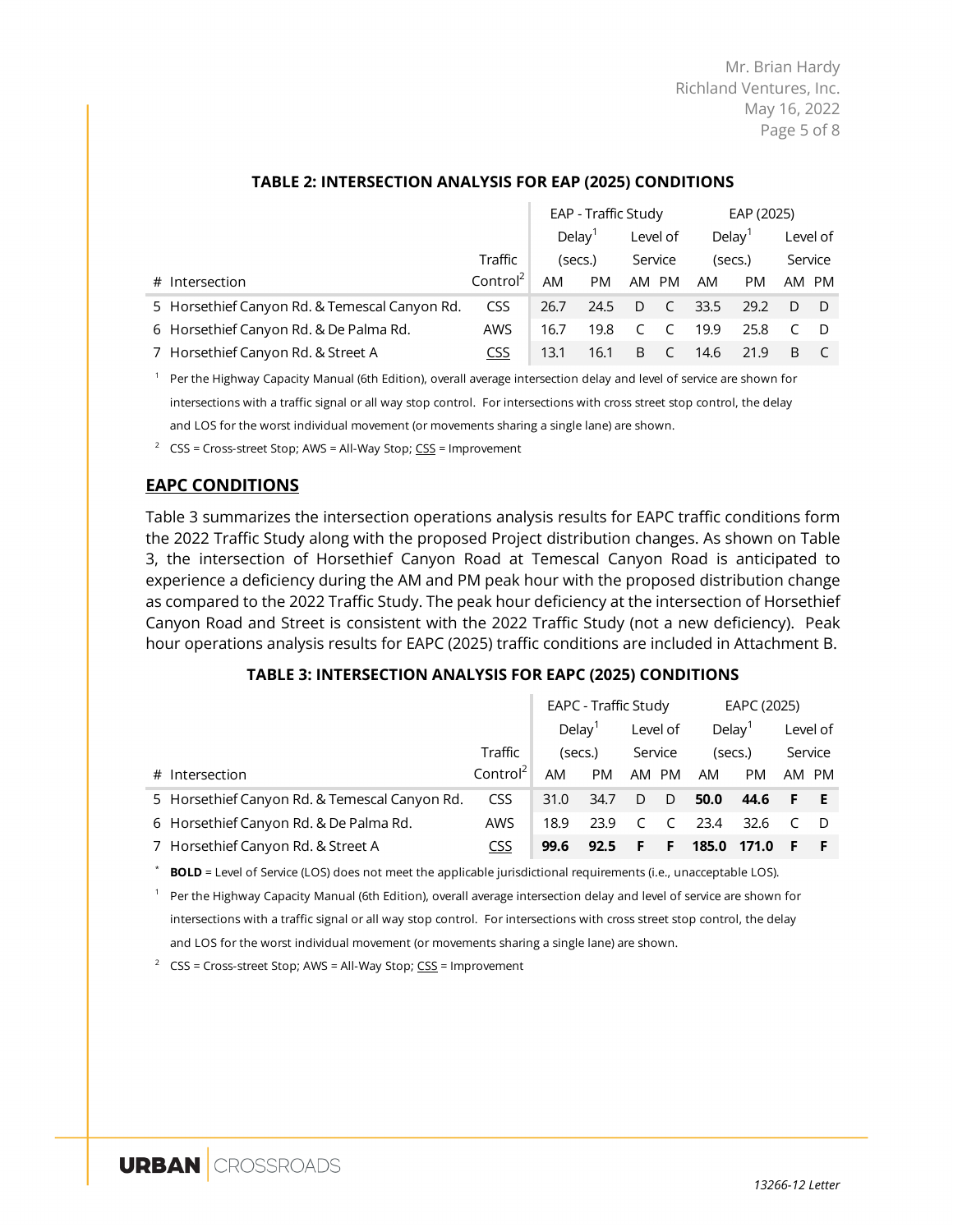Mr. Brian Hardy Richland Ventures, Inc. May 16, 2022 Page 6 of 8

#### **HORIZON YEAR WITH PROJECT CONDITIONS**

Table 4 summarizes the intersection operations analysis results for EAPC traffic conditions form the 2022 Traffic Study along with the proposed Project distribution changes. As shown on Table 4, there are no changes to the findings as compared to the 2022 Traffic Study as all 3 intersections are anticipated to operate at an unacceptable LOS during the peak hours. Peak hour operations analysis results for Horizon Year With Project traffic conditions are included in Attachment C.

|                                               |                      |                     | 2040 WP - Traffic Study |       | 2040 WP   |                     |    |          |       |         |  |
|-----------------------------------------------|----------------------|---------------------|-------------------------|-------|-----------|---------------------|----|----------|-------|---------|--|
|                                               |                      | Deltav <sup>1</sup> | Level of                |       | Delay $1$ |                     |    | Level of |       |         |  |
|                                               | Traffic              |                     | (secs.)                 |       | Service   |                     |    | (secs.)  |       | Service |  |
| # Intersection                                | Control <sup>2</sup> | AM                  | <b>PM</b>               | AM PM |           | AM                  | PM |          | AM PM |         |  |
| 5 Horsethief Canyon Rd. & Temescal Canyon Rd. | <b>CSS</b>           |                     | $>100.0 > 100.0$ F      |       |           | F >100.0 >100.0 F F |    |          |       |         |  |
| 6 Horsethief Canyon Rd. & De Palma Rd.        | AWS                  |                     | 80.5 > 100.0            | F.    |           | F > 100.0 > 100.0   |    | -FF      |       |         |  |
| 7 Horsethief Canyon Rd. & Street A            | CSS                  | 17.1                | 93.8                    |       |           | F > 100.0 > 100.0   |    | - F      |       |         |  |

#### **TABLE 4: INTERSECTION ANALYSIS FOR HORIZON YEAR (2040) CONDITIONS**

**BOLD** = Level of Service (LOS) does not meet the applicable jurisdictional requirements (i.e., unacceptable LOS).

 $1$  Per the Highway Capacity Manual (6th Edition), overall average intersection delay and level of service are shown for intersections with a traffic signal or all way stop control. For intersections with cross street stop control, the delay and LOS for the worst individual movement (or movements sharing a single lane) are shown.

<sup>2</sup> CSS = Cross-street Stop; AWS = All-Way Stop;  $CSS$  = Improvement</u>

#### **INTERSECTION IMPROVEMENTS**

Improvement strategies have been recommended at the intersection that has been identified as deficient under EAPC and Horizon Year traffic conditions in an effort to achieve an acceptable LOS. The effectiveness of the recommended improvement strategies to address traffic deficiencies are presented in Table 5. Intersection operations worksheets, with improvements, are provided in Attachment D. The improvements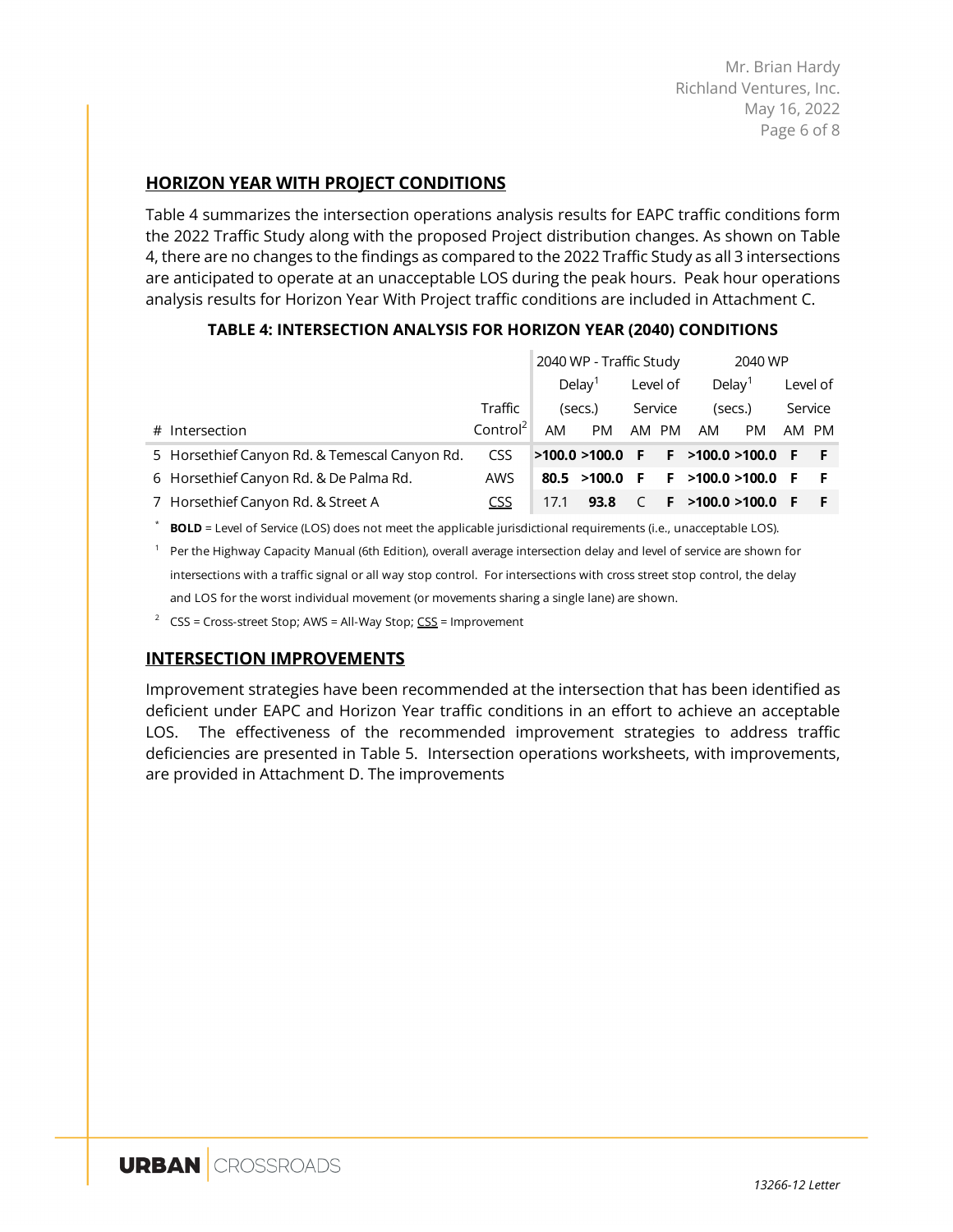Mr. Brian Hardy Richland Ventures, Inc. May 16, 2022 Page 7 of 8

|                                                                                                                                                         |                      |              | Intersection Approach Lanes' |              |             |                       |              |                | Delay <sup>2</sup> |             | Level of    |              |              |         |           |       |         |
|---------------------------------------------------------------------------------------------------------------------------------------------------------|----------------------|--------------|------------------------------|--------------|-------------|-----------------------|--------------|----------------|--------------------|-------------|-------------|--------------|--------------|---------|-----------|-------|---------|
|                                                                                                                                                         | Traffic              |              |                              |              |             | Northbound Southbound |              |                | Eastbound          |             |             | Westbound    |              | (secs.) |           |       | Service |
| # Intersection                                                                                                                                          | Control <sup>3</sup> |              |                              | R            |             |                       | R            |                |                    | R           |             |              | R            | AM      | <b>PM</b> | AM PM |         |
| 5 Horsethief Canyon Rd. & Temescal Canyon Rd.                                                                                                           |                      |              |                              |              |             |                       |              |                |                    |             |             |              |              |         |           |       |         |
| - EAPC Conditions                                                                                                                                       | TS                   | $\mathbf{1}$ | $\Omega$                     | d            | $\Omega$    | $\Omega$              | $\Omega$     | $\Omega$       |                    | $\Omega$    |             |              | $\mathbf{0}$ | 13.0    | 9.6       | B     | A       |
| - Horizon Year With Project                                                                                                                             | <u>TS</u>            | 2            | 0                            |              | $\Omega$    | 0                     | 0            | 0              | 2                  | $\mathbf 0$ | 2           | 2            | 0            | 13.5    | 12.0      | B     | B       |
| 6 Horsethief Canyon Rd. & De Palma Rd.                                                                                                                  |                      |              |                              |              |             |                       |              |                |                    |             |             |              |              |         |           |       |         |
| - EAPC Conditions                                                                                                                                       |                      |              |                              |              |             |                       |              | Not Applicable |                    |             |             |              |              |         |           |       |         |
| - Horizon Year With Project                                                                                                                             | TS                   | $\mathbf{1}$ |                              | $\mathbf{0}$ | $\mathbf 0$ | $\overline{2}$        | $\mathbf{0}$ |                | $\mathbf{0}$       |             | $\Omega$    | $\Omega$     | $\Omega$     | 33.8    | 47.6      |       | - D     |
| 7 Horsethief Canyon Rd. & Street A                                                                                                                      |                      |              |                              |              |             |                       |              |                |                    |             |             |              |              |         |           |       |         |
| - EAPC Conditions                                                                                                                                       | <b>CSS</b>           |              |                              | $\Omega$     |             | 2                     | $\Omega$     | $\Omega$       | $\mathbf{1}$       | $\Omega$    | $\mathbf 0$ | $\mathbf{1}$ | $\mathbf{0}$ | 33.1    | 21.5      | D.    |         |
| - Horizon Year With Project                                                                                                                             | <u>TS</u>            | 1            |                              | 0            |             | 2                     | 0            | 0              |                    | $\mathbf 0$ | 0           |              | 0            | 18.6    | 23.0      | B     |         |
| When a right turn is designated, the lane can either be striped or unstriped. To function as a right turn lane there must be sufficient width for right |                      |              |                              |              |             |                       |              |                |                    |             |             |              |              |         |           |       |         |

#### **TABLE 5: INTERSECTION ANALYSIS WITH IMPROVEMENTS**

turning vehicles to travel outside the through lanes.

L = Left; T = Through; R = Right; > = Right-Turn Overlap Phasing;  $1$  = Improvement

 $2$  Per the Highway Capacity Manual (6th Edition), overall average intersection delay and level of service are shown for intersections with a traffic signal or all way stop control. For intersections with cross street stop control, the delay and level of service for the worst individual movement (or movements sharing a single lane) are shown.

 $3$  CSS = Cross-street Stop; AWS = All-Way Stop; TS = Traffic Signal; CSS = Improvement

Improvements shown in Table 5 are consistent with the 2022 Traffic Study (no additional improvements are needed to address the deficiencies), with the exception of the following improvements which are needed under EAPC traffic conditions at Horsethief Canyon Road at Temescal Canyon Road:

- Installation of a Traffic Signal
- Westbound left turn lane

Since the recommendations for Horizon Year (2040) traffic conditions are consistent with the 2022 Traffic Study, only updated Project fair share calculations have been calculated for the applicable study area intersections. Detailed fair share calculations are shown on Table 6.

| <b>TABLE 6: PROJECT FAIR SHARE</b> |  |
|------------------------------------|--|
|                                    |  |

|   |                                             |     |          |         | 2040 With      | <b>Total New</b> | Project % of |
|---|---------------------------------------------|-----|----------|---------|----------------|------------------|--------------|
| # | Intersection                                |     | Existing | Project | Project Volume | Traffic          | New Traffic  |
| 5 | Horsethief Canyon Rd. & Temescal Canyon Rd. |     |          |         |                |                  |              |
|   |                                             | AM: | 486      | 433     | 1,728          | 1.242            | 34.9%        |
|   |                                             | PM: | 453      | 473     | 1.903          | 1.450            | 32.6%        |
| 6 | Horsethief Canyon Rd. & De Palma Rd.        |     |          |         |                |                  |              |
|   |                                             | AM: | 623      | 509     | 1.916          | 1.293            | 39.4%        |
|   |                                             | PM: | 774      | 563     | 2,651          | 1.877            | 30.0%        |
|   | Horsethief Canyon Rd. & Street A            |     |          |         |                |                  |              |
|   |                                             | AM: | 575      | 548     | 1.944          | 1,369            | 40.0%        |
|   |                                             | PM: | 732      | 608     | 2,565          | 1.833            | 33.2%        |

**BOLD** = Denotes highest fair share percentage.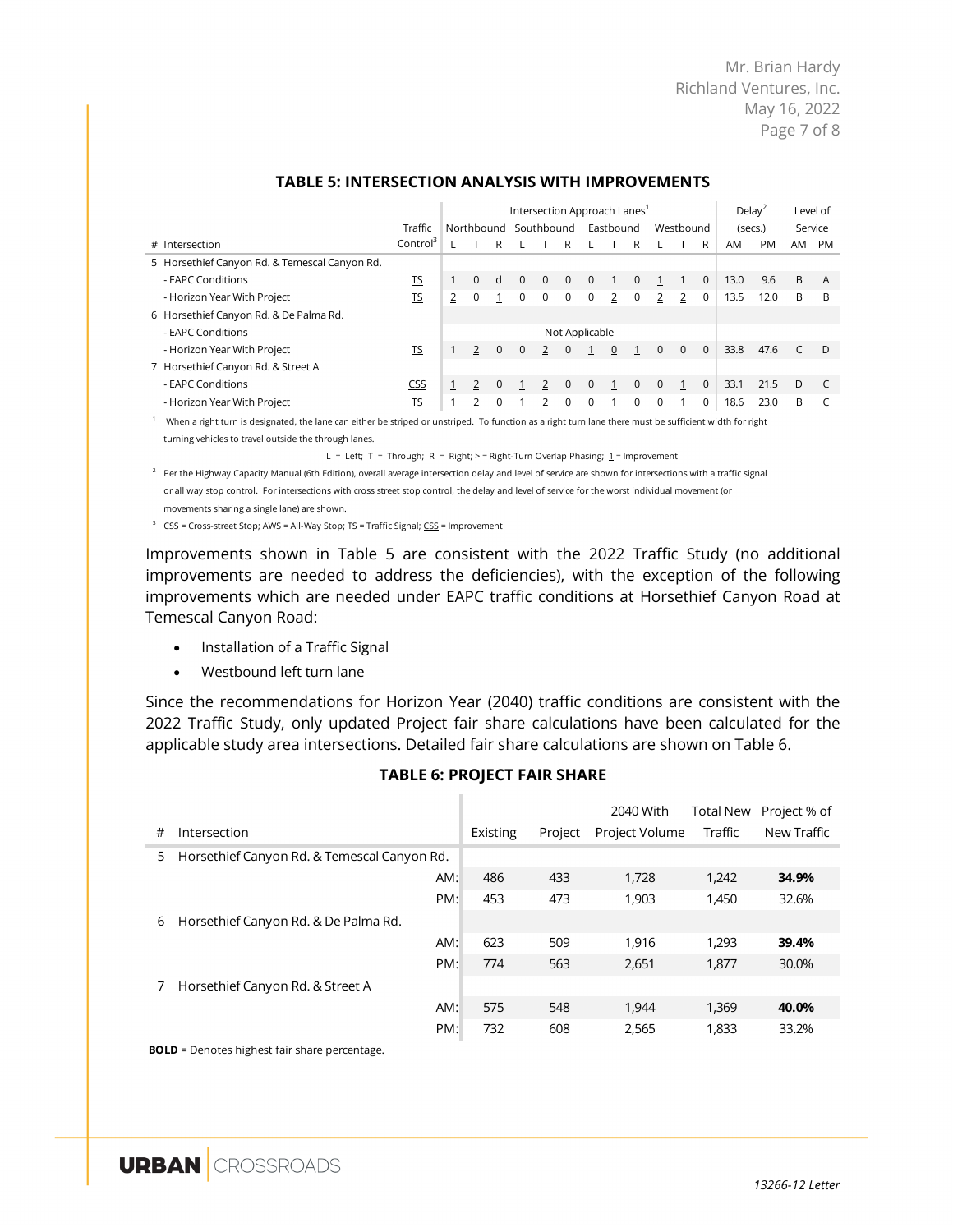## **SITE ACCESS**

The site adjacent improvements are also consistent with the 2022 Traffic Study. Table 7 summarizes the revised peak hour queuing analysis for the study area intersections along Horsethief Canyon Road between Temescal Canyon Road and Street A. Attachment E includes the queuing analysis worksheets.

|                                             |                       | Horizon Year (2040) With Project |                       |                |     |             |  |  |  |  |
|---------------------------------------------|-----------------------|----------------------------------|-----------------------|----------------|-----|-------------|--|--|--|--|
|                                             |                       | Available                        | 95th Percentile Queue |                |     | Acceptable? |  |  |  |  |
|                                             |                       | Stacking                         | AM Peak               | <b>PM Peak</b> |     |             |  |  |  |  |
| Intersection                                | Movement <sup>1</sup> | Distance                         | Hour                  | Hour           | AM  | <b>PM</b>   |  |  |  |  |
| Horsethief Canyon Rd. & Temescal Canyon Rd. | <b>WBL</b>            | 325                              | 191                   | 141            | Yes | Yes         |  |  |  |  |
|                                             | <b>NBL</b>            | Trap                             | 97                    | 324            | Yes | Yes         |  |  |  |  |
|                                             | <b>NBR</b>            | 125                              | 105                   | 119            | Yes | Yes         |  |  |  |  |
|                                             |                       |                                  |                       |                |     |             |  |  |  |  |
| Horsethief Canyon Rd. & De Palma Rd.        | EBL                   | Trap                             | 80                    | 436            | Yes | Yes         |  |  |  |  |
|                                             | EBR                   | 200                              | 123                   | 174            | Yes | Yes         |  |  |  |  |
|                                             | <b>NBL</b>            | 250                              | 238                   | 242            | Yes | Yes         |  |  |  |  |
|                                             |                       |                                  |                       |                |     |             |  |  |  |  |
| Horsethief Canyon Rd. & Street A            | <b>SBL</b>            | <b>TWLTL</b>                     | 219                   | 168            | Yes | Yes         |  |  |  |  |
|                                             |                       |                                  |                       |                |     |             |  |  |  |  |

#### **TABLE 7: PEAK HOUR QUEUING SUMMARY FOR HORIZON YEAR (2040) CONDITIONS**

 $1$  NBR = Improvement

<sup>2</sup> Trap = Trap Lane; TWLTL = Two-way left-turn lane

## **CONCLUSION**

This focused traffic assessment demonstrates routing 100% of the Project traffic via Street A on Horsethief Canyon Road would not result in a new deficiency and the same improvements identified in the 2022 Traffic Study are sufficient to accommodate acceptable peak hour operations at the study area intersections for the applicable future traffic analysis scenarios. However, due to the change in travel patterns for the Project, the fair share contribution at each of the study area intersections is anticipated to increase (see Table 6).

If you have any questions or comments, I can be reached at (949) 861-0177.

Respectfully submitted,

URBAN CROSSROADS, INC.

Charlene So, PE Principal

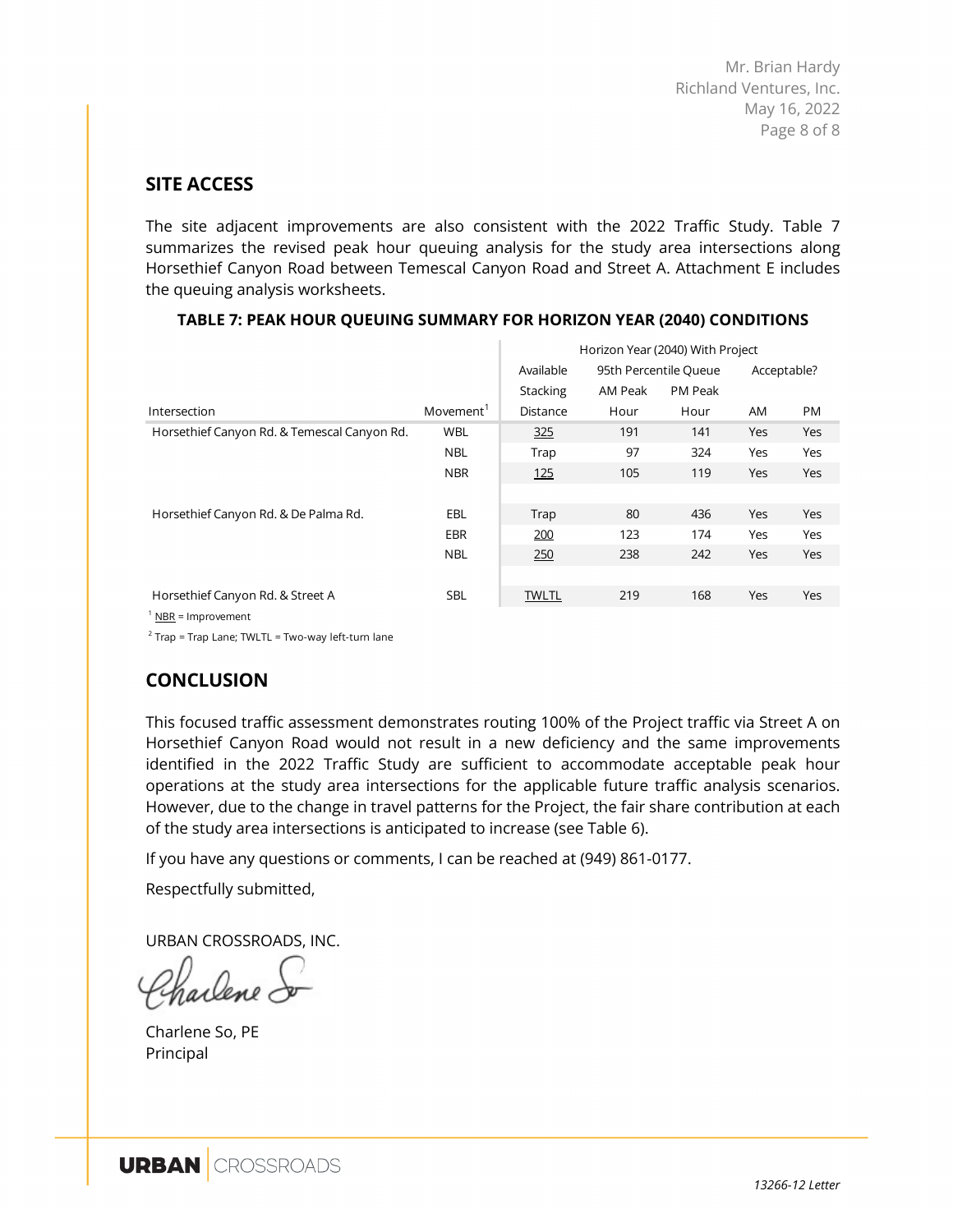## **ATTACHMENT A**

## **EAP CONDITIONS - INTERSECTION ANALYSIS WORKSHEETS**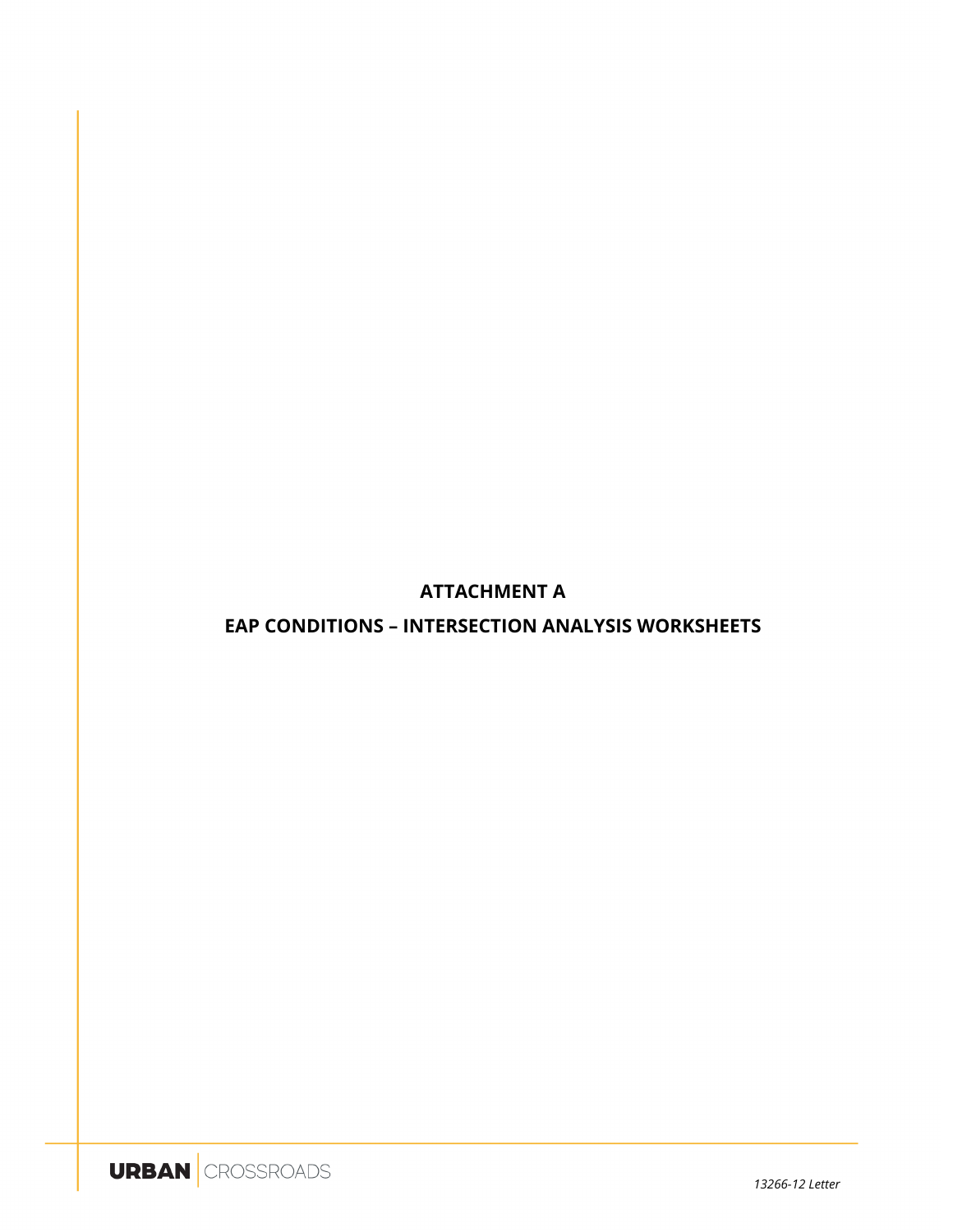**ATTACHMENT B** 

**EAPC CONDITIONS - INTERSECTION ANALYSIS WORKSHEETS** 

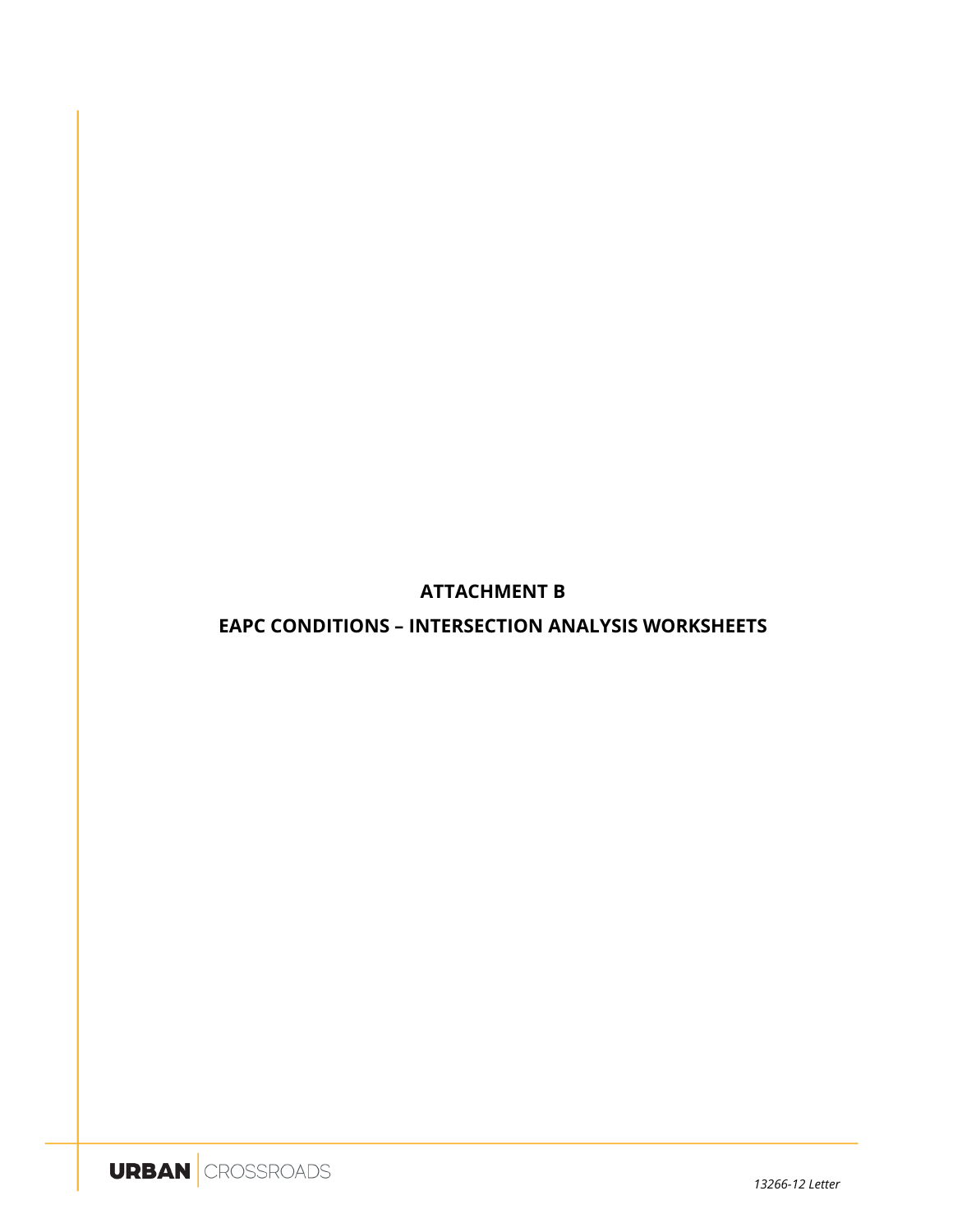## **ATTACHMENT C**

## **HORIZON YEAR (2040) CONDITIONS - INTERSECTION ANALYSIS WORKSHEETS**

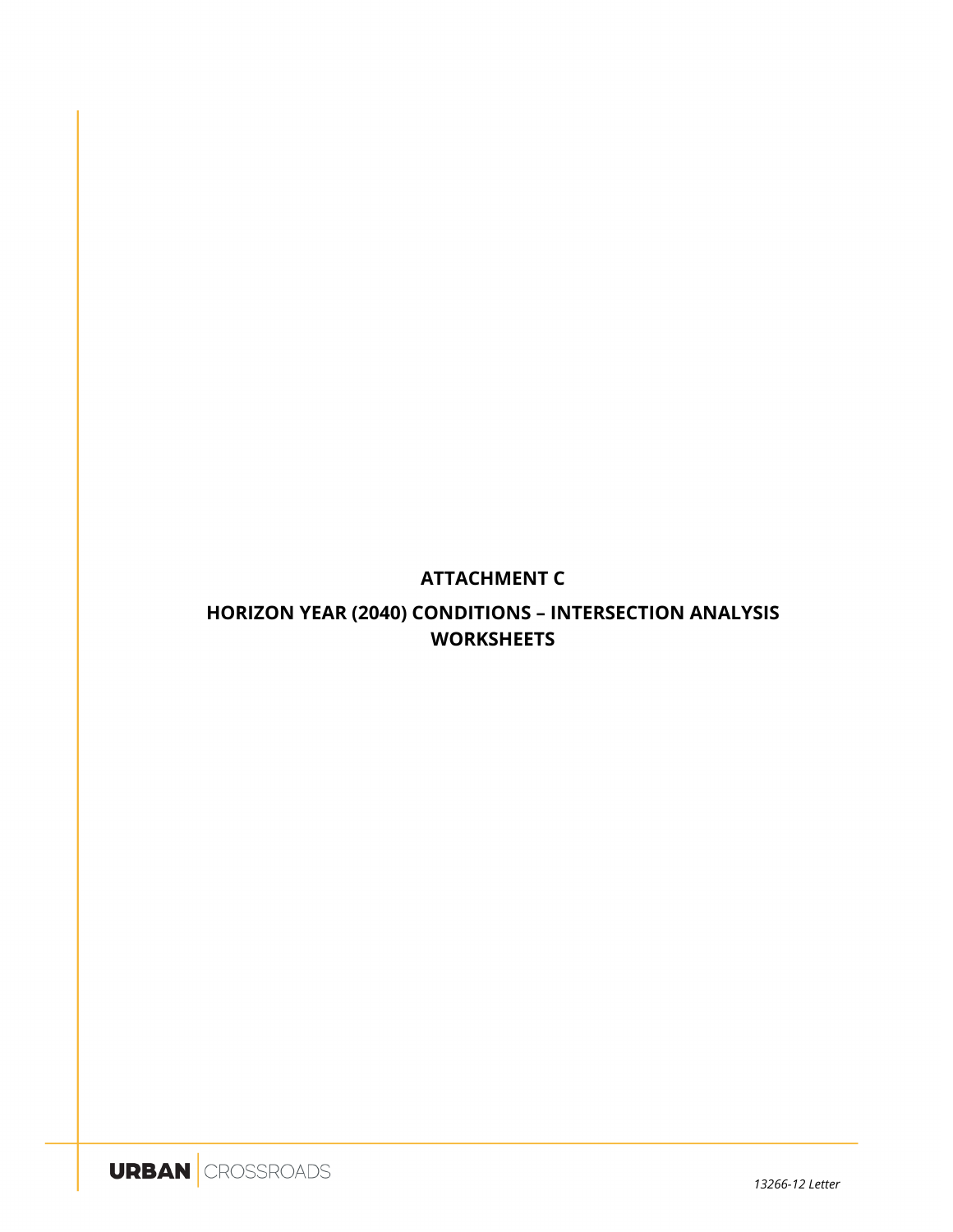## **ATTACHMENT D**

## **INTERSECTION ANALYSIS WORKSHEETS, WITH IMPROVEMENTS**